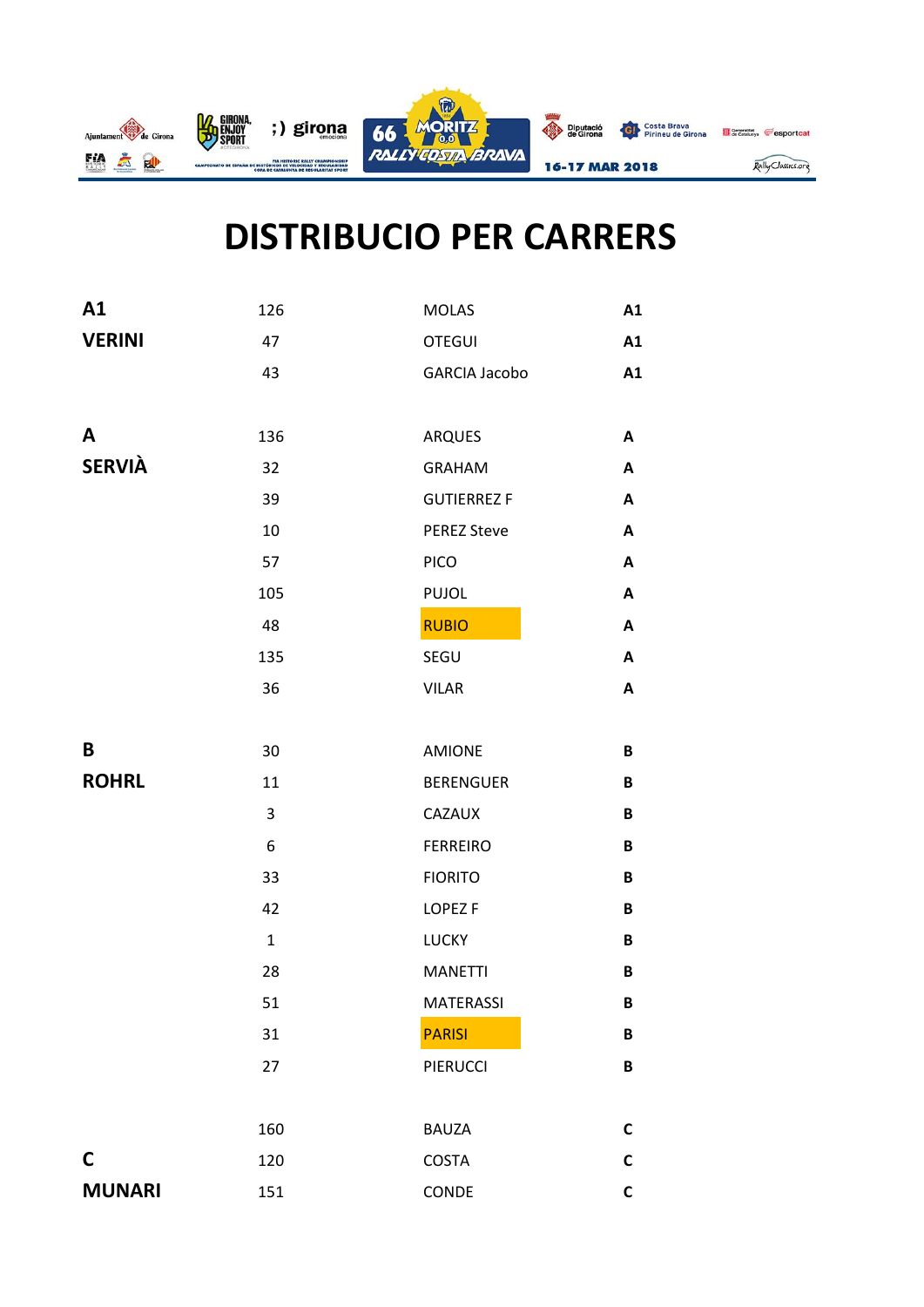|                | 139 | MAGALHAES        | $\mathsf{C}$ |
|----------------|-----|------------------|--------------|
|                | 144 | MARCO Joan Lluís | $\mathsf{C}$ |
|                | 58  | MARCO Jordi      | $\mathsf{C}$ |
|                | 130 | <b>MATEO</b>     | $\mathsf{C}$ |
|                | 128 | <b>MARTINEZ</b>  | $\mathsf{C}$ |
|                | 129 | <b>MARTINEZ</b>  | $\mathsf{C}$ |
|                | 157 | PEREZ LATRE      | $\mathsf{C}$ |
|                | 123 | <b>PITARCH</b>   | $\mathsf C$  |
|                | 145 | <b>RENU</b>      | $\mathbf C$  |
|                | 153 | <b>TEJON</b>     | $\mathsf{C}$ |
|                |     |                  |              |
| D              | 217 | <b>BEL</b>       | D            |
| <b>CARELLO</b> | 114 | <b>BEZIAT</b>    | D            |
|                | 204 | <b>BOWNS</b>     | D            |
|                | 226 | <b>COVILL</b>    | D            |
|                | 111 | <b>HAVARD</b>    | D            |
|                | 154 | <b>HERAS</b>     | D            |
|                | 112 | <b>JORGE</b>     | D            |
|                | 220 | <b>MACHOIR</b>   | D            |
|                | 59  | MARCAILLOU       | D            |
|                | 238 | <b>MENDELSON</b> | D            |
|                | 231 | <b>PROCTER</b>   | D            |

|             | 132            | THOREAU          | D |
|-------------|----------------|------------------|---|
|             |                |                  |   |
| E           | 37             | <b>HYVARINEN</b> | E |
| <b>ALEN</b> | 8              | <b>JENSEN</b>    | E |
|             | 19             | <b>JONES Tim</b> | E |
|             | 4              | LATVALA          | E |
|             | 26             | <b>MAGOSS</b>    | E |
|             | 25             | <b>MEKLER</b>    | E |
|             | 34             | <b>NORGARRD</b>  | E |
|             | 16             | VAN DEN HOOR     | E |
|             | 9              | VEYKKANEN        | E |
|             | $\overline{7}$ | <b>WAGNER</b>    | A |
|             | 14             | <b>WIRTMANN</b>  | E |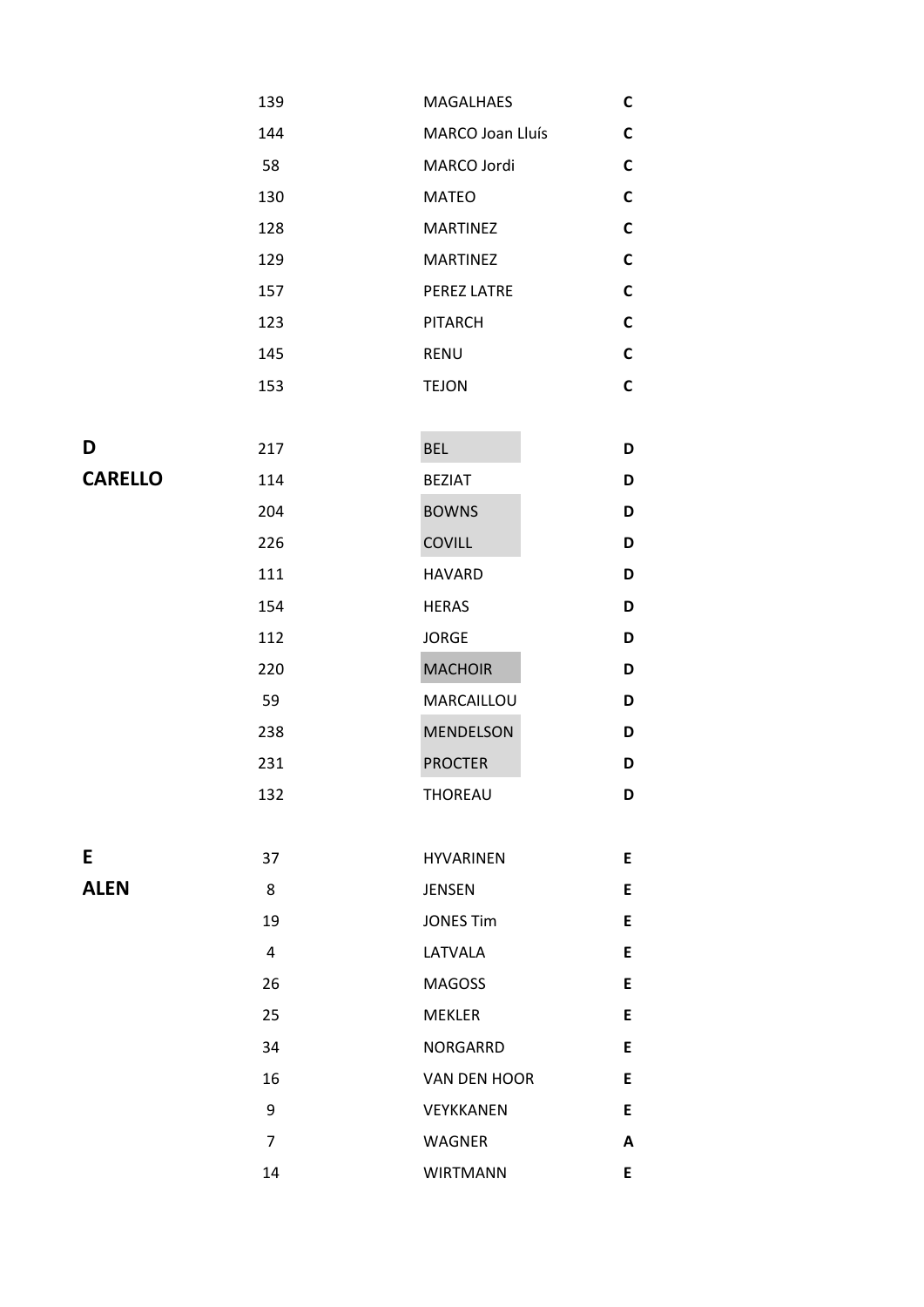| F north          | 159            | <b>ARGENTER</b>    | F |
|------------------|----------------|--------------------|---|
| <b>FERNANDEZ</b> | 56             | <b>BAJO</b>        | F |
|                  | 108            | <b>BARDOLET</b>    | F |
|                  | 110            | CAÑELLAS           | F |
|                  | 222            | <b>CONTIJOCH</b>   | F |
|                  | 35             | <b>DOBSON</b>      | F |
|                  | 150            | <b>GASTALDI</b>    | F |
|                  | 40             | <b>MARTINEZ JM</b> | F |
|                  | 12             | PRITCHARD          | F |
|                  | 149            | <b>ROCA</b>        | F |
|                  |                |                    |   |
| <b>F</b> central | 46             | <b>ARMADANS</b>    | F |
| <b>FERNANDEZ</b> | 20             | <b>DOMENECH</b>    | F |
|                  | 5              | <b>FONCUEVA</b>    | F |
|                  | 102            | <b>GORROÑO</b>     | F |
|                  | 41             | <b>LOPEZ RR</b>    | F |
|                  | 142            | <b>MORENO</b>      | F |
|                  | 230            | PRENAFETA          | F |
|                  | $\overline{2}$ | <b>TOIVONEN</b>    | F |
|                  |                | <b>PIRELLI</b>     | F |

## **F south**

 $$ 

| G            | 18  | <b>AMBIT</b>     | G |
|--------------|-----|------------------|---|
| <b>McRAE</b> | 119 | CASADEVALL       | G |
|              | 54  | CASAPONSA        | G |
|              | 233 | <b>CODINACH</b>  | G |
|              | 138 | <b>FAIXEDAS</b>  | G |
|              | 124 | <b>HERNANDEZ</b> | G |
|              | 133 | <b>MIRO</b>      | G |
|              | 131 | PEREZ Ricardo    | G |
|              | 116 | <b>POVEDA</b>    | G |
|              | 50  | <b>RIBOT</b>     | G |
|              | 214 | <b>RODENAS</b>   | G |
|              | 61  | <b>ROQUER</b>    | G |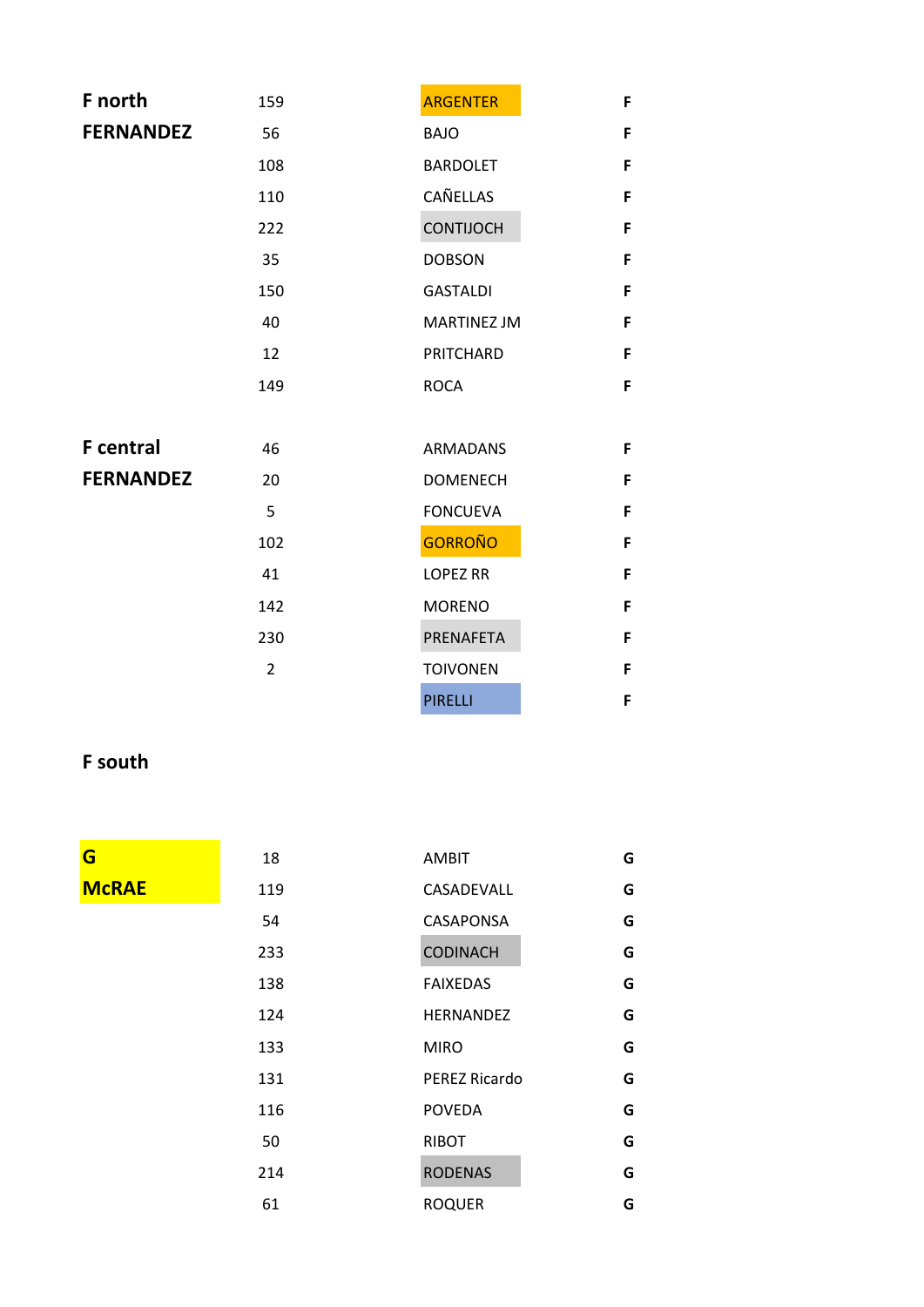|                         | 148 | <b>ROURA</b>        | G            |
|-------------------------|-----|---------------------|--------------|
|                         | 49  | <b>SAGUER</b>       | G            |
|                         | 122 | <b>SERRAS</b>       | G            |
|                         |     |                     |              |
| Hn                      |     | <b>FOOD TRUCKS</b>  |              |
| <b>BASSAS</b>           |     |                     |              |
|                         |     |                     |              |
| <b>Hs</b>               |     | <b>HOSPITALITY</b>  |              |
| <b>BASSAS</b>           |     |                     |              |
| ı                       |     |                     |              |
| <b>WALDEGARD</b>        | 38  | CALVERT             | $\mathbf{I}$ |
|                         | 156 | <b>CHABRIER</b>     | I box        |
|                         | 143 | <b>FERNANDEZ JI</b> | I box        |
|                         |     | <b>HANKOOK</b>      | $\mathbf{I}$ |
|                         | 147 | LOPEZ JM Scirocco   | I box        |
|                         | 155 | LORMAND             | I box        |
|                         | 115 | PI                  | I box        |
|                         | 140 | VERDAGUER           | I box        |
|                         |     |                     |              |
| $\overline{\mathsf{J}}$ | 134 | <b>AURET</b>        | J            |
| <b>BLOMQVIST</b>        | 162 | <b>BRONSOMS</b>     | J            |
|                         | 106 | <b>DOMINGO</b>      | J            |
|                         | 24  | <b>DONATIU</b>      | J            |
|                         | 141 | <b>MARCON</b>       | J            |
|                         | 107 | <b>MAS</b>          | J            |
|                         | 208 | <b>MESTRES</b>      | J            |
|                         | 127 | RODRIGUEZ M         | J            |
|                         | 117 | SANCHEZ             | J            |
|                         | 55  | <b>SERRAT</b>       | J            |
|                         | 53  | <b>TORRES</b>       | J            |
|                         | 125 | VILLASAN            | J            |
|                         | 109 | VILATARSANA         | J            |
|                         |     |                     |              |
| K                       | 211 | <b>BRACCAIOLI</b>   | К            |
| <b>TOIVONEN</b>         | 101 | <b>CAMPOS</b>       | К            |